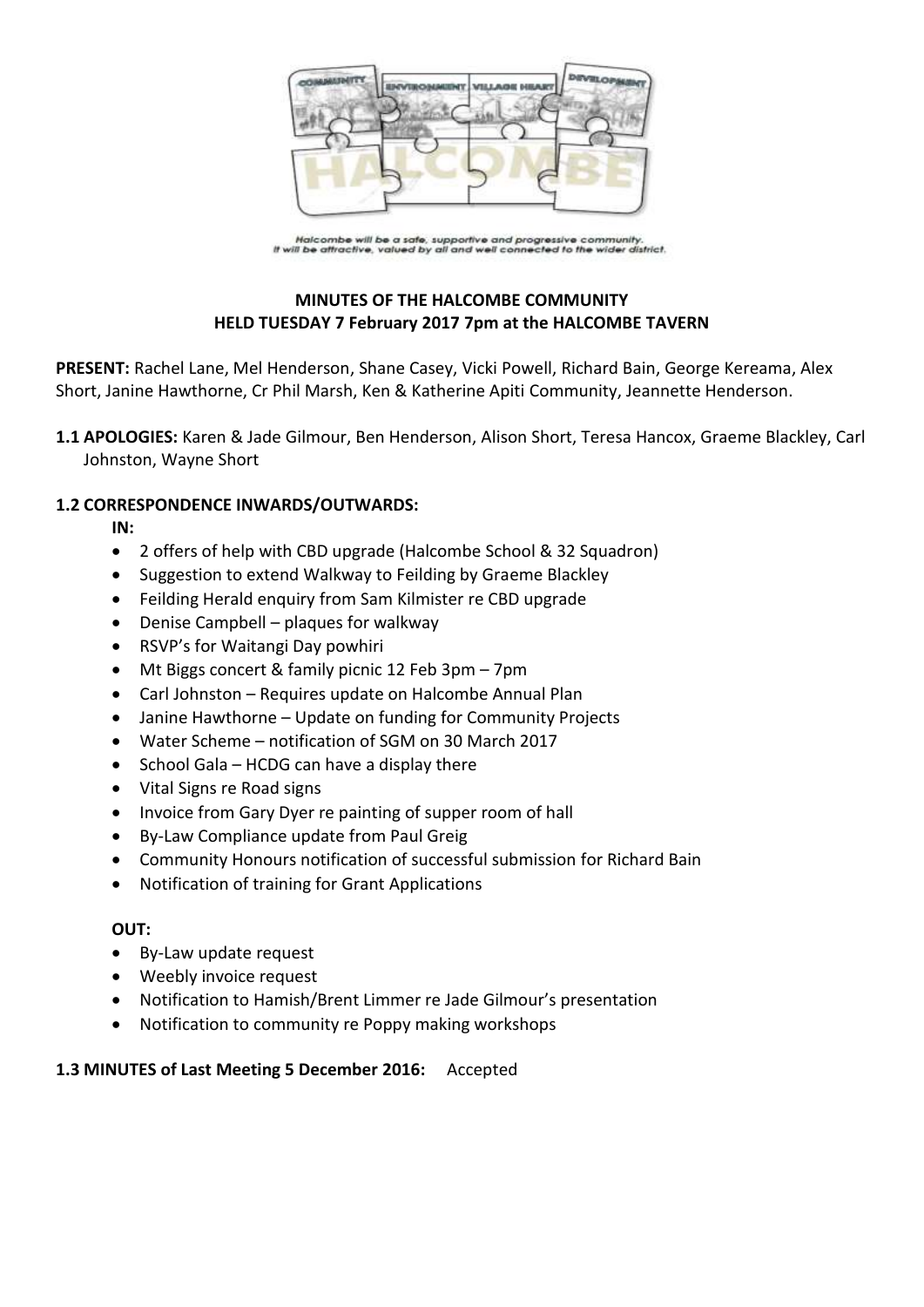# **2.1 FINANCIAL REPORTS:**

| <b>Halcombe Community Development Group Account (Westpac):</b> |             |
|----------------------------------------------------------------|-------------|
| Opening Balance as at 25/11/16                                 | \$7,250.93  |
| Deposits $=$                                                   |             |
| Interest - \$0.44 - 30.11.16                                   |             |
| Interest - \$0.40 - 30.12.16                                   |             |
| <b>Expenses =</b>                                              |             |
| 2.12.2016 - R Bain - Tree reimbursement \$35.00                |             |
| 12.12.2016 - R Bain - Sausage for Carols \$35.00               |             |
| Closing Balance as at 25/01/17                                 | \$7,181.77  |
| <b>Hall/Sports Ground Account:</b>                             |             |
| Opening Balance as at 12/11/16                                 | \$14,083.00 |
| Deposits $=$                                                   |             |
| <b>Expenses =</b>                                              |             |
| 17.11.16 – Genesis Energy \$83.01                              |             |
| 12.12.16 $Conocic Enorem 11.0E$                                |             |

12.12.16 – Genesis Energy \$11.05 Closing Balance as at 02/02/2017 **\$13,988.94**

# **2.2 COUNCIL REPORT:**

- Cr Casey extended a warm welcome to Cr Phil Marsh of Southern Districts
- Halcombe School experiencing increasing problems with the intersection of Monteith St and Willoughby Rd. There needs to be re-engineering.
	- o Halcombe School wish to make a submission and will put together a presentation. The seeking support from the HCDG, which will be given.
- Toxic burn-off on the corner of Halcombe Rd/Stanway Rd will be reported
- Road Closures for Ohakea Air Tattoo these will affect Halcombe as all Northern route will be directed through Halcombe 25 – 26 February.
- Cr Casey requires an update, from Halcombe, on our Annual Plan.

# **3. Other Business**



# **3.1 Community**

# **Calendar for 2016:**

- Community Honours Ceremony Wednesday  $15<sup>th</sup>$  Feb @7pm at Council offices
- $\bullet$  ANZAC Day  $-$  25 April 2017
- Carol Service (December 2016) this went well and we had a good turn out (approx. 50 people)
- Waitangi Day 2017 A big Thank You to George Kereama and his family for hosting the Powhiri at Marae. Approx. 50 visitors attended, most of whom had never been to Taumata O Te Ra before.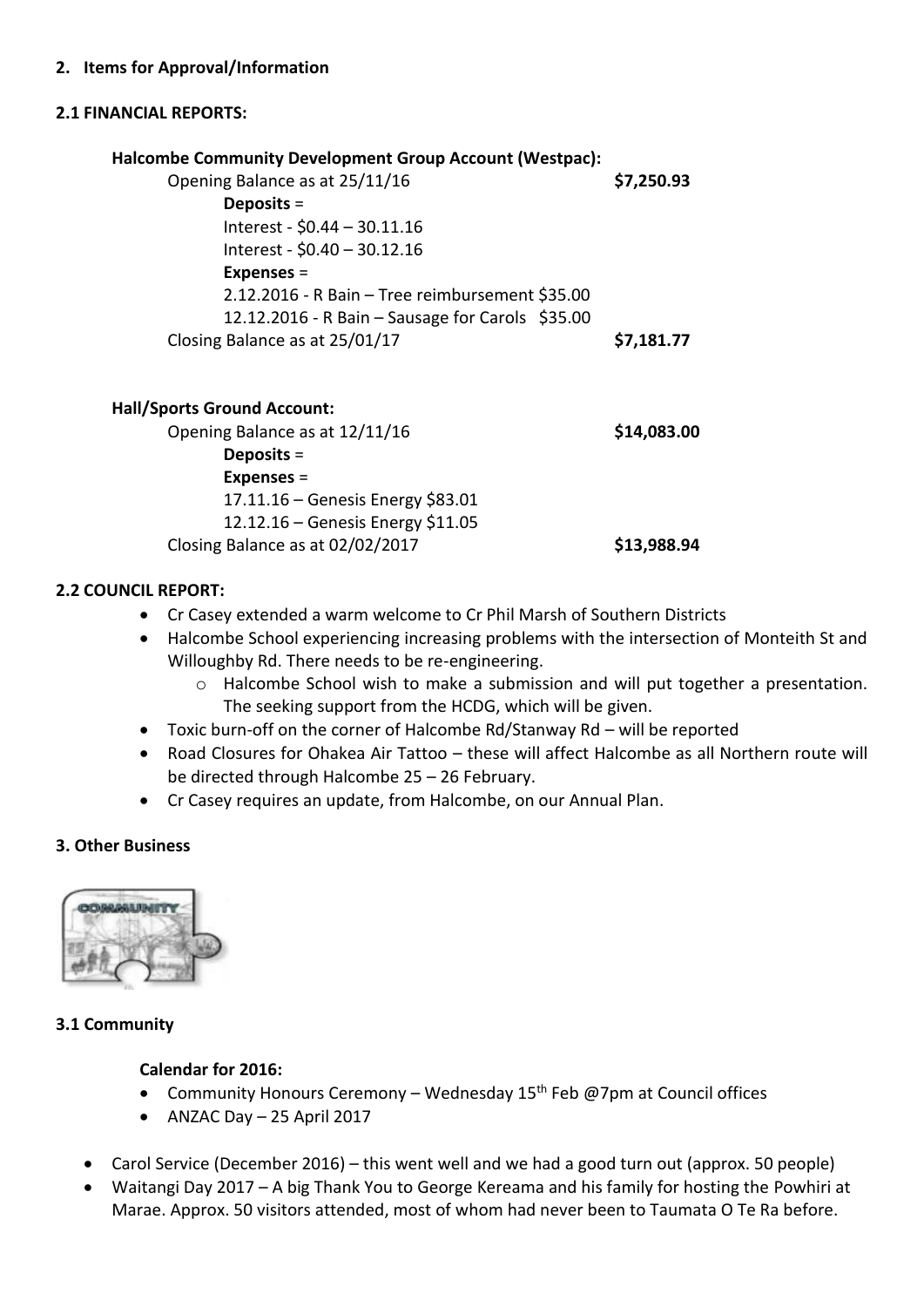- Community Honours HCDG nominated Richard Bain for this award. This has been granted and the ceremony will be held at Council offices on Wednesday 15<sup>th</sup> February 2017 at 7pm.
- ANZAC Day Wayne Short has reported on big plans for 2017 ANZAC Day and has requested a budget of \$980. Details of the planning were submitted to HCDG.
- Update on Civil Defence strategy this was discussed at the AGM. Cell phone coverage in Halcombe is limited. HCDG submitted a plan to MDC 3 years ago (modelling it on an existing one for Tangimoana/Himitangi), but have still not heard back. MDC co-ordinator needs to coordinate at a local level.

| <b>Action Summary</b>                                             | Person responsible     | <b>Minutes date</b> |
|-------------------------------------------------------------------|------------------------|---------------------|
| <b>COMMUNITY</b>                                                  |                        |                     |
| Halcombe community Civil Defence strategy: still progressing      | Sue                    | Feb 2014            |
| <b>Soldier History: WWII</b>                                      | Richard + Jeannette    | May 2014            |
| Picture from Vicki: We need to decide where to put this.          | Mel / All              | <b>July 2014</b>    |
| <b>Community Calendar:</b> Dates need to be loaded into it $+$ it | All to feed-in dates + | Aug 2014            |
| published on the website.                                         | Rachel to load         |                     |



# **3.2 Environment**

### **Walkway**

- Vicki has sprayed and Rec Services have weed-wacked all the weeds.
- It has been suggested we plant tree Lucerne to fix the nitrogen levels in the soil and help create micro-climates for the native plants.
- A small group of HCDG need to meet and plan the Autumn planting.
- To recognise our main sponsors, the idea was floated to erect one sign at the road ends of the on 8-wire fence along the walkway – All agreed.
- Carl Johnston enquiring if HCDG are happy with the level of service from Rec Service Yes we are happy.
- Rubbish bin still needs to installed Levin Street intersection with Walkway.
- Levin Street fencing and the recycling still need to be completed. MDC have agreed to these items.

# **Domain Fence**

- It was suggested that HCDG will ask a local contractor to complete the Domain fence. HCDG has all the materials required, but does not have the volunteer time or energy to complete the project. MDC has agreed the funding for this project (\$12,000). Other parts of the CBD upgrade project will be submitted to council once we have a plan for the structures and roading.
- Hall & Sports Ground will help fund the Domain fence if this is required.

| <b>Action Summary</b>                                       | Person responsible | <b>Minutes date</b> |
|-------------------------------------------------------------|--------------------|---------------------|
| <b>ENVIRONMENT</b>                                          |                    |                     |
| Thank you plaque: Rachel to organise a plaque for RAL to go | Rachel             | Sept 2014           |
| on their "sponsorship wall". - Needs to be put up           |                    |                     |
| Balance of the Health & Safety equipment to be purchased    | Rachel             | June 2016           |
| Domain fence to be done                                     | Local contractor   | Feb 2017            |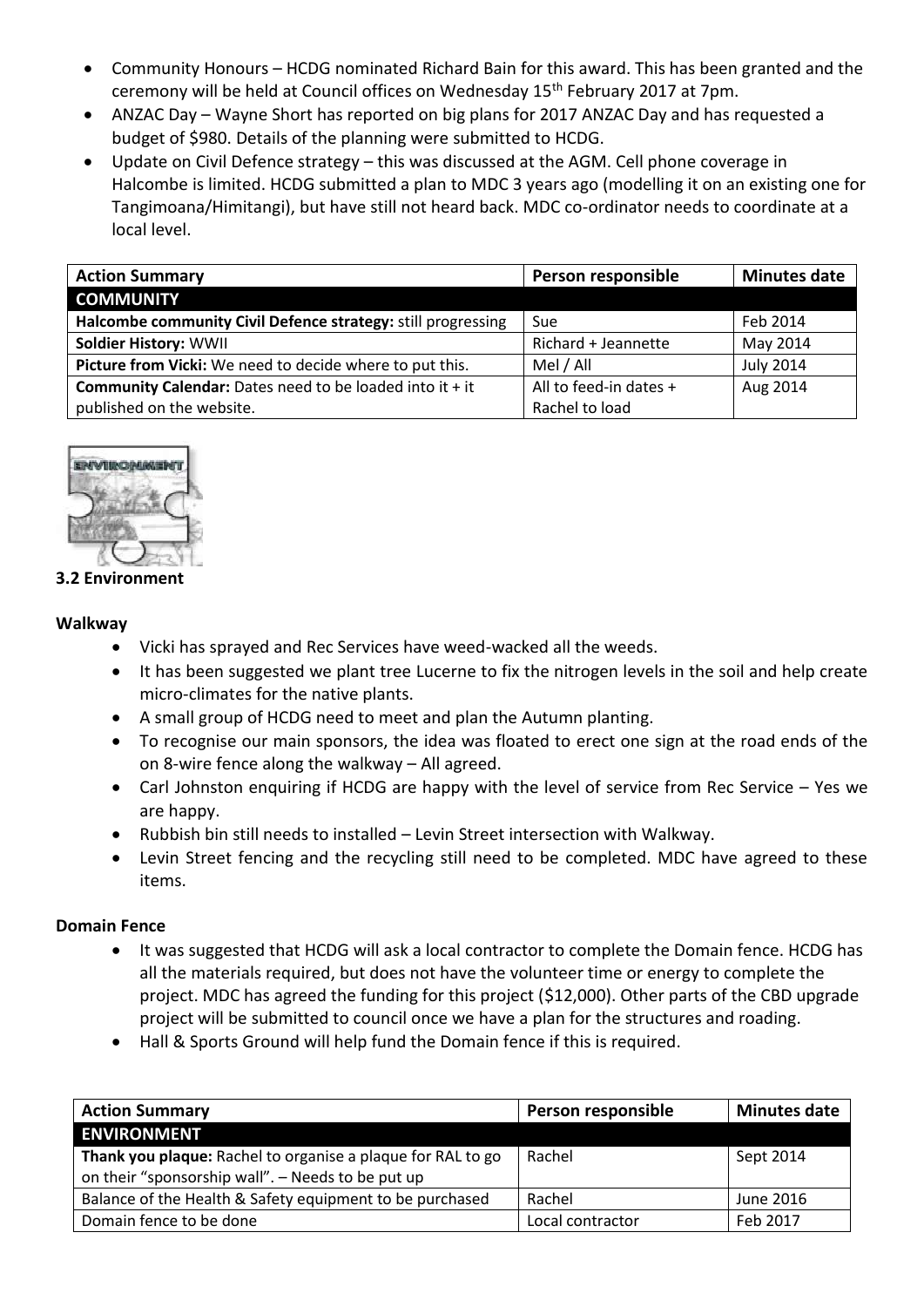

# **3.3 Village Heart**

 Phase II plan for Halcombe CBD will begin – HCDG will approach a surveyor/designer to draw up and QS a plan, which will be presented to MDC.

# **Hall and Sports ground**

- Sheep need shearing this will take place this weekend (weather permitting!)
- Hall supper room has been painted Mel has been trying to clean up the dust.
- Ceiling room has been repaired.
- Sue Simpson would like to borrow trestle tables from hall for Gala  $18<sup>th</sup>$  March 2017 Just need to keep aside the ones required for poppy making.

| <b>Action Summary</b>                                      | Person responsible        | <b>Minutes date</b> |
|------------------------------------------------------------|---------------------------|---------------------|
| <b>VILLAGE HEART</b>                                       |                           |                     |
| Signage for Toilets: Jeff to put this up.                  | Jeff Lane                 | Mar 2014            |
| <b>HALL/SPORTS GROUND</b>                                  |                           |                     |
| Policy for accessing Hall/Sports Ground funds: Application | Rachel                    | Feb 2016            |
| form to be completed.                                      |                           |                     |
| Carpet for supper room area: Quote required for this.      | Mel                       | <b>July 2014</b>    |
| New Vinyl for Toilets: Quote required                      | Mel                       | Aug 2014            |
| Hall furniture: Replace with lighter tables and chairs     | Mel/Karen/Rachel/Jeanette | Aug 2014            |
| Hall curtain: Needs to be repaired                         | Rachel / Mel              | Dec 2016            |
| Playground water pooling: Richard to look at it.           | <b>Richard Bain</b>       | April 2015          |
| Loading ramp to be built                                   | Working bee               | Dec 2015            |
| Time line for cemetery land $-$ is there an expected date  | <b>Brent Limmer</b>       | Dec 2015            |
| when we will lose use of it/some of it?                    |                           |                     |



**3.4 Development**

# **By-law Compliance**

 HCDG received an update on the By-Law Compliance – Rachel to forward this to Cr Shane Casey and Janine Hawthorne.

# **Water Scheme**

- SGM has been set for 30<sup>th</sup> March 2017 at 7pm in Halcombe Memorial Hall.
- Committee need to give 14 days' notice in writing through the Feilding Herald
- Road sign will be erected after  $18<sup>th</sup>$  March 2017